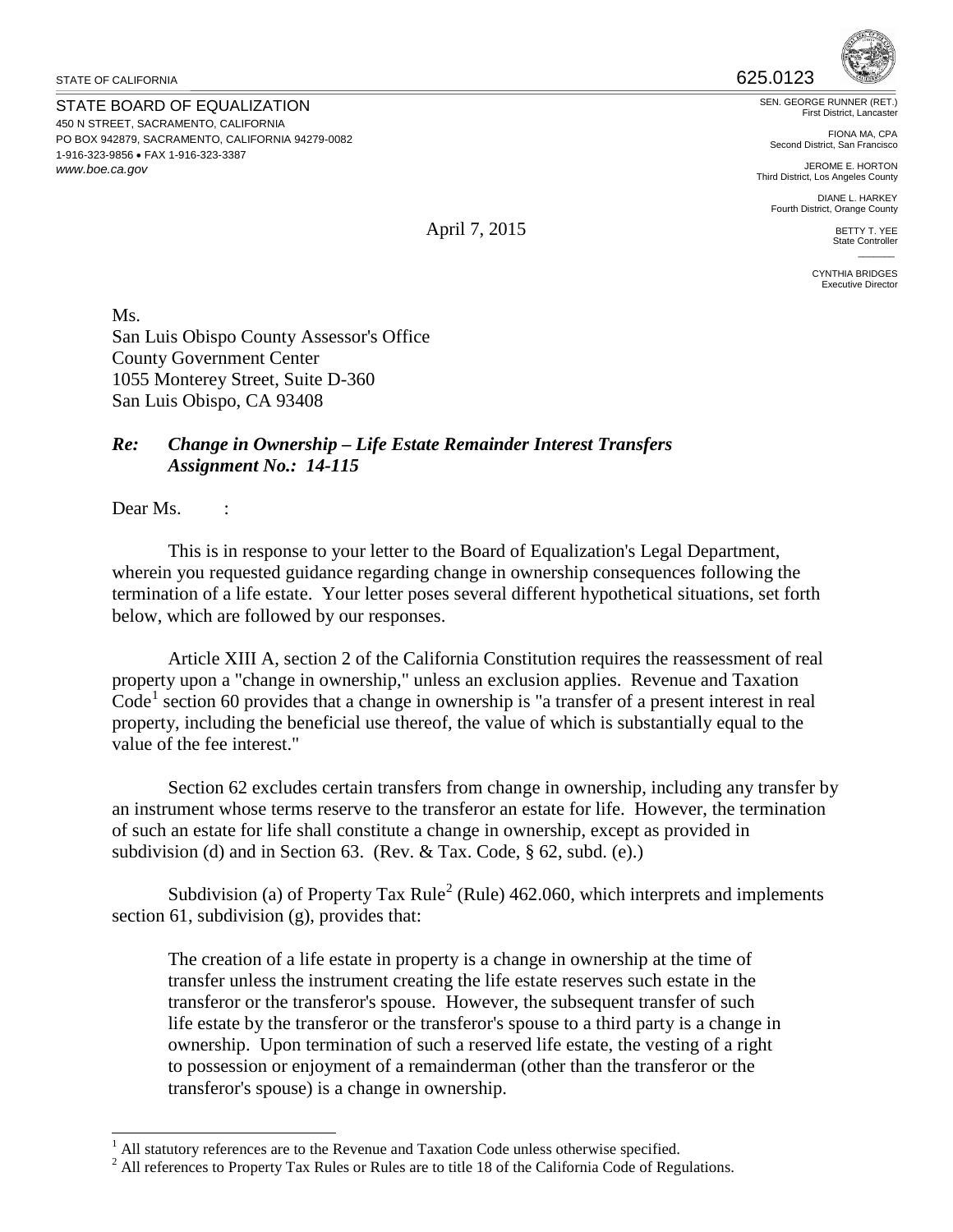Section 63.1 excludes from change in ownership transfers between parents and children of any number of principal residences and the first \$1 million of full cash value of other real property of an eligible transferor. (Rev. & Tax. Code,  $\S$  63.1, subds. (a)(1) & (2).) Section 63.1, subdivision (c)(9) specifies that "transfer" includes any transfer of beneficial ownership of property from an eligible transferor to an eligible transferee through the medium of an inter vivos or testamentary trust.

In addition, section 62, subdivision (a)(2) excludes from change in ownership a transfer of real property between legal entities or between a legal entity and an individual that results solely in a change in the method of holding title and in which the proportional ownership interests in all real property transferred remains the same after the transfer.

 In light of the above, set forth below are the examples and questions posed in your letter, followed by our responses.

 *1. Mother (A) transfers to Daughter (B), and reserves a life estate in 2001. B transfers her remainder interest to her son (C, grandson of A) in 2006. A dies in 2014.* 

 *eligible for a parent/child exclusion for a transfer from B to C? Please Present beneficial interest transfers from A to C (B is still alive). However, B is the grantor of C's remainder interest. Is this a reassessment, or is this explain.* 

 Here, in 2001, when A transfers a remainder interest in property to B and reserves a life estate for herself, there is no transfer of a present beneficial interest in real property. (Rev. & Tax. Code, § 60, 62, subd. (e).) By reserving a life estate, A retains the present beneficial interest in the property. B possesses a future interest in the property. Therefore, because the transfer does not meet the requirements of section 60, the 2001 transfer does not result in a change in ownership.

 Similarly, B's transfer of her remainder interest to C in 2006 is a transfer of a future constitute a change in ownership. Upon A's death in 2014, the property is transferred from A to subd. (a).) Thus, because A (C's grandparent) is the transferor of C's interest, the transfer does not qualify for the parent-child exclusion. (Rev. & Tax. Code, § 63.1.) interest. Because B did not transfer a present beneficial interest to C, the 2006 transfer does not C, resulting in a change in ownership. (Rev. & Tax. Code, § 61, subd. (g); Rule 462.060,

 *2. Mother (A) transfers to Daughter (B), and reserves a life estate in 2001. B transfers her remainder interest to her revocable trust in 2006. A dies in 2014.* 

 *from A but from B. Is this eligible for a parent/child exclusion for a transfer Present beneficial interest passes from A to B. However, B transferred her remainder interest to a trust, so the trust's remainder interest is not a grant from A to B, or is this excluded from reassessment under R&T 62(d)? Please explain.*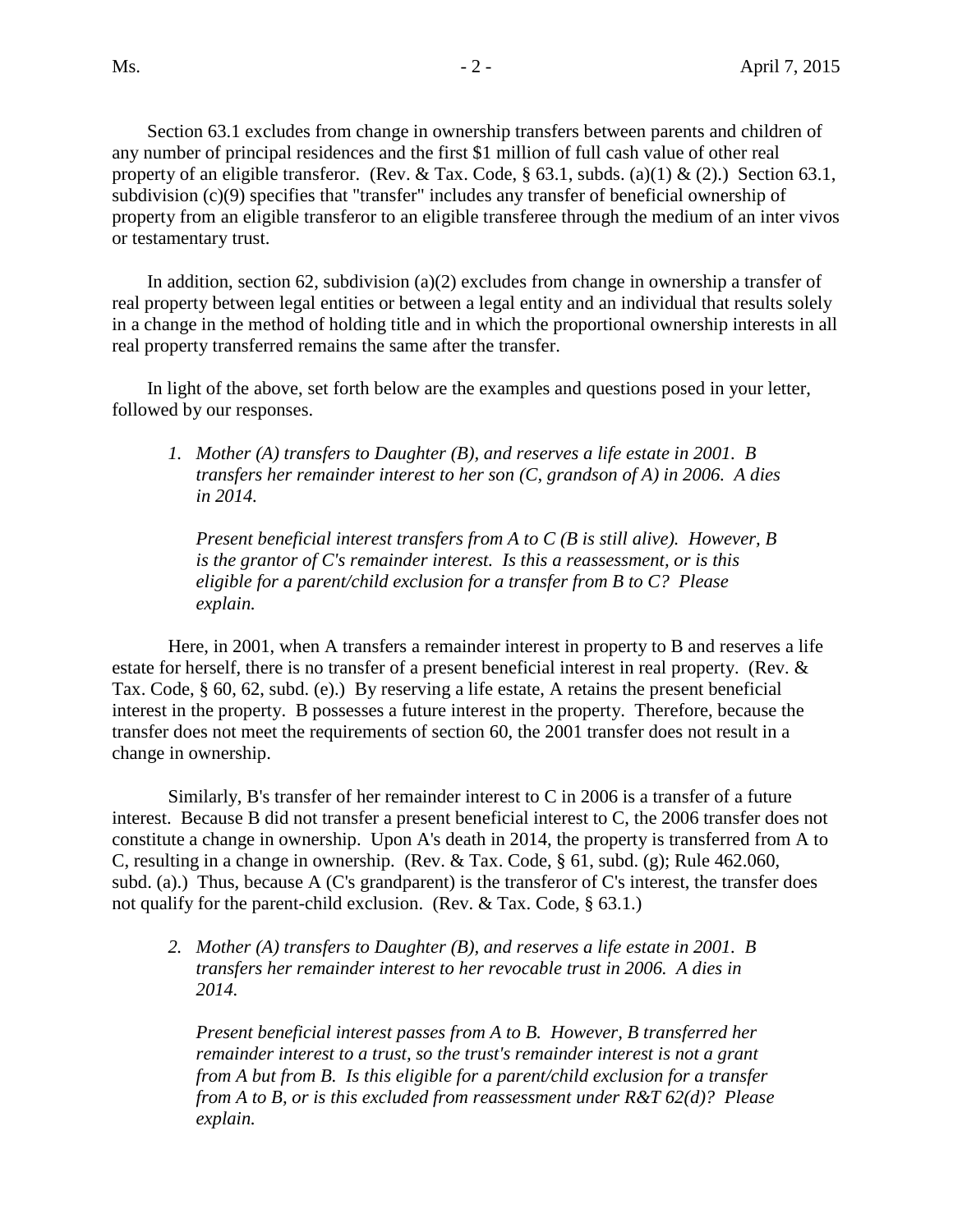present beneficial ownership in the property by reserving a life estate. (Rev. & Tax. Code, §§ 60, 62, subd. (e).) B's transfer of her remainder interest to B's revocable trust in 2006 is a transfer of a future interest to B, as the beneficiary of her own revocable trust. Because B did not transfer a present beneficial interest, the 2006 transfer does not constitute a change in ownership. transfer a present beneficial interest, the 2006 transfer does not constitute a change in ownership. Upon the vesting of the interest in B's trust at the time of A's death in 2014, the future interest qualifies for the parent-child exclusion, assuming a timely claim is filed. (Rev. & Tax. Code, § 63.1.) As noted above, the 2001 transfer is not a change in ownership because A retains the becomes a present beneficial interest. (Rev. & Tax. Code, § 61, subd. (g); Rule 462.060, subd. (a).) This is considered a transfer from A to B (through B's revocable trust), which generally results in a change in ownership. However, because B is A's child, the transfer

 *3. Mother (A) transfers to Daughter (B), and reserves a life estate in 2001. B transfers her remainder interest to an irrevocable trust that is for B's benefit in 2006. A dies in 2014.* 

 *from A to B, or is this excluded from reassessment under R&T 62(d)? Does it make a difference who is the trustor of the irrevocable trust? (For this example, suppose that B is the trustor.) Please explain. Present beneficial interest passes from A to B. However, B transferred her remainder interest to a trust, so the trust's remainder interest is not a grant from A but from B. Is this eligible for a parent/child exclusion for a transfer* 

 As discussed above, the 2001 transfer is not a change in ownership because A retains the present beneficial ownership in the property by reserving a life estate. (Rev. & Tax. Code, §§ 60, 62, subd. (e).) B's transfer of her remainder interest to B's irrevocable trust in 2006 is a transfer of a future interest to B, as the beneficiary of the irrevocable trust. Because the 2006 transfer is not the transfer of a present beneficial interest, it does not constitute a change in ownership. Upon A's death in 2014, the property is transferred to B through B's irrevocable trust (Rev. & Tax. Code, § 61, subd. (g); Rule 462.060, subd. (a)), which generally results in a reassessment. However, because B is A's child, the transfer qualifies for the parent-child exclusion, assuming a timely claim is filed. (Rev. & Tax. Code, § 63.1.)

The identity of the trustor of the irrevocable trust is not relevant in this case, because the trustor only transfers a future interest in 2006, not a present beneficial interest, therefore not resulting in a change in ownership. The 2014 transfer is from A to B as the beneficiary, not the trustor, of the irrevocable trust.

 *4. Mother (A) and Father (B) transfer to Daughter (C), and each reserves a life estate for themselves in 2001. C transfers her remainder interest to an irrevocable trust that benefits A, B, and C in 2006. (C is the trustor of the trust.) B dies in 2010. C dies in 2014.* 

 *irrevocable trust) as to a 50% interest. C granted the remainder interest to In 2010, present beneficial interest passes from B to A and C (within the the irrevocable trust that was for the benefit of A, B, and C. Is this eligible for a parent/child exclusion from B to C for 25%? Or is this eligible for a parent/child exclusion from C to A for 25%, and is the transfer of remainder interest from C to C excludable under R&T 62(a)(2)?*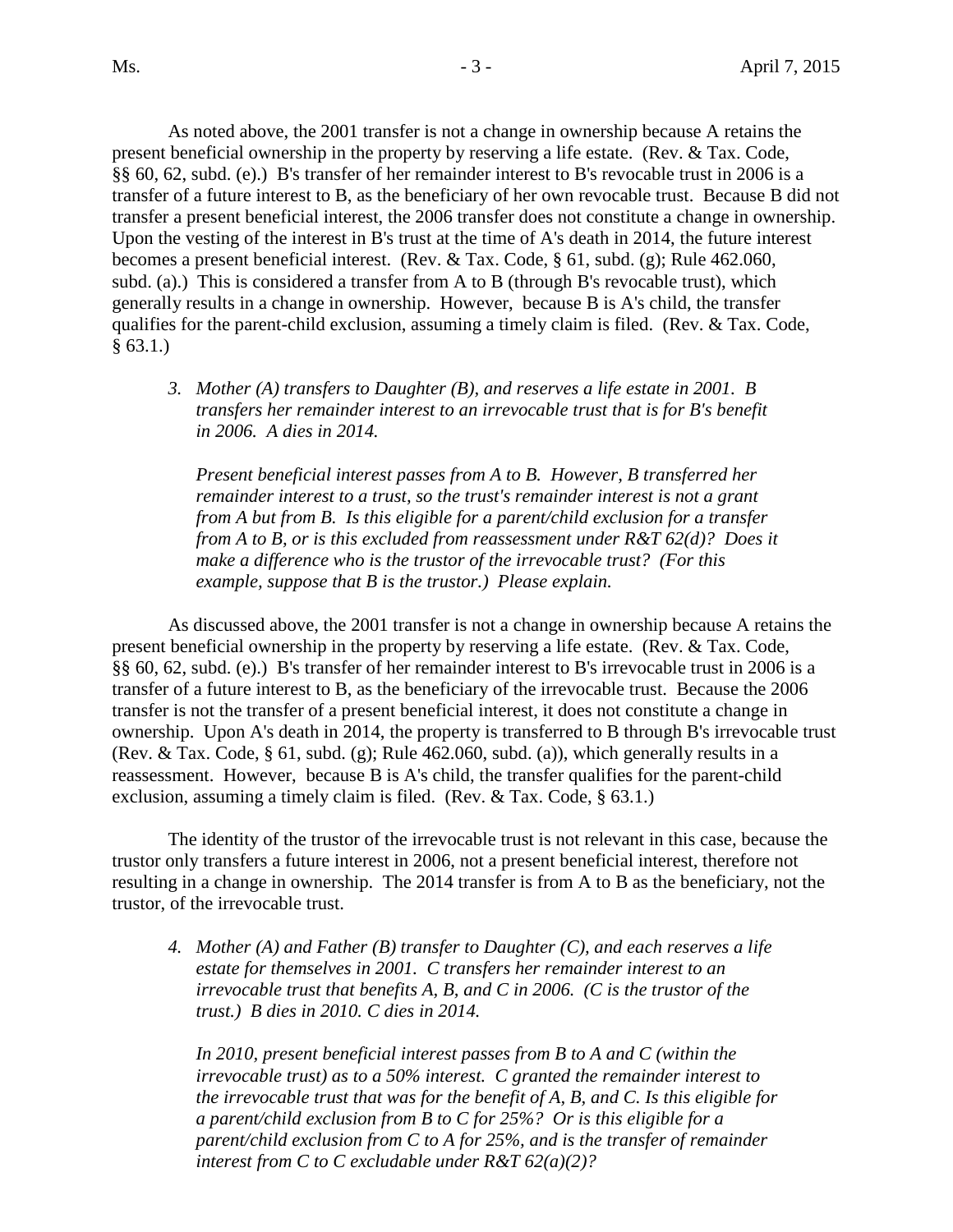*In 2013, present beneficial interest passes from A to C as to a 50% interest. Is this eligible for a parent/child exclusion from A to C, or is this excluded as being a transfer from C to C?* 

 There is no change in ownership in 2001, because A and B retain present beneficial ownership in the property by reserving a life estate. (Rev. & Tax. Code, §§ 60, 62, subd. (e).) In a change in ownership, as there is no transfer of a present beneficial interest. Since it would be impossible for C to transfer the remainder interest to A and B after their own deaths, we assume that C's irrevocable trust is for the benefit of herself, the estate of A, and the estate of B. property to C upon their deaths (in other words, through their estates). For that reason, upon the deaths of A and B, the subject property transfers to C within the irrevocable trust, and any 2006, C's transfer of her future interest in the property to an irrevocable trust does not constitute However, with regards to the property at issue, A and B have already (in  $2001$ ) granted this portion of the subject property in the irrevocable trust going to the estate of A or the estate of B will also transfer to C.

 and C (within the irrevocable trust)". However, that appears to be contrary to your statement that B grants the remainder interest in the property to C in 2001. If A and B had each owned half the property as separate property in 2001, then B's 50 percent interest passes to C upon his death, thus qualifying for the parent-child exclusion. If instead A and B own the property as In 2010, when B dies, you state that the "present beneficial interest passes from B to A community property with a right of survivorship, all of the present beneficial interest in the subject property would remain with A upon B's death, thus qualifying for the interspousal exclusion.

 interest." Therefore, we assume that A dies in 2013. Pursuant to the 2001 transfer, A's entire interest in the property passes to C, thus qualifying for the parent-child exclusion, assuming a You continue that, "[i]n 2013, present beneficial interest passes from A to C as to a 50% claim is timely filed. (Rev. & Tax. Code, § 63.1.)

 *5. Mother (A) transfers equally to Daughter (B) and Son (C), and reserves a life estate in 2001. B dies in 2006, and she leaves her remainder interest to her brother (C). A dies in 2014.* 

 *exclusion for a transfer from A to C? Or is this eligible for a 100% parent/child exclusion from A to C? Please explain. Present beneficial interest transfers from A to C. However, C's remainder interest has been granted 50% by A and 50% by B. Is this a 50% reassessment for a transfer from B to C, and 50% eligible for a parent/child* 

 ownership of the property by reserving a life estate for herself. (Rev. & Tax. Code, §§ 60, 62, The 2001 transfer is not a change in ownership, because A retains present beneficial subd. (e).)

 transfer does not constitute a change in ownership. (Rev. & Tax. Code, § 60.) However, upon A's death in 2014, the future interest vests and becomes a present beneficial interest, resulting in a transfer of 100 percent of the property from A to C. (Rev. & Tax. Code, § 61, subd. (g); At B's death in 2006, the transfer of her remainder interest to C is a transfer of a future interest. Because B does not transfer a present beneficial interest to C upon her death, the 2006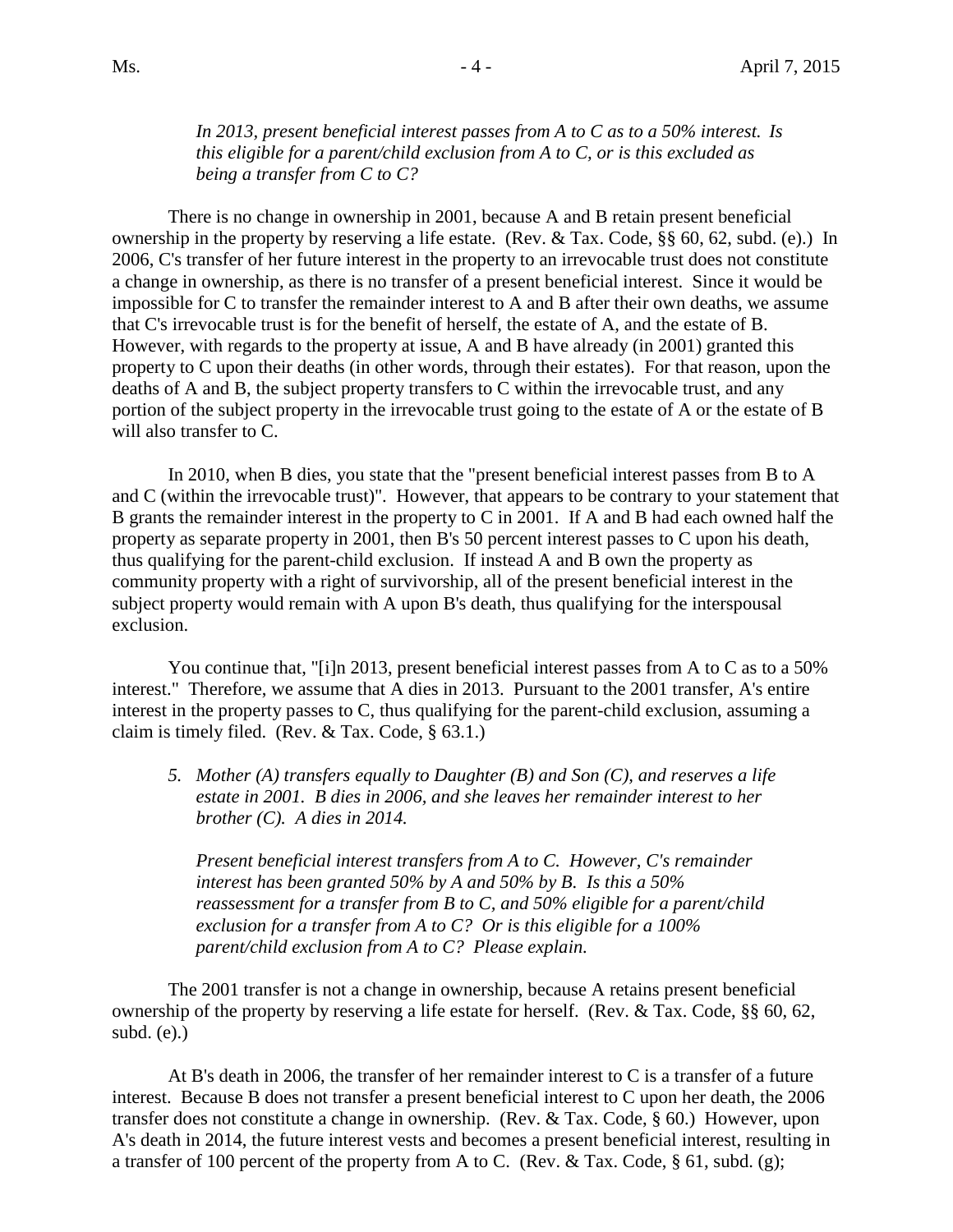$\overline{a}$ 

 Rule 462.060, subd. (a).) Because C is A's child, the parent-child exclusion would be available for the entire property, assuming a timely claim is filed. (Rev. & Tax. Code, § 63.1.)

 *6. Mother (A) transfers to an irrevocable trust and reserves a life estate in 2007. The irrevocable trust is for the benefit of Daughter (B), and the trustor of the trust is A's father (C, grandfather of B). C died in 1980, and was never an owner of the property. A dies in 2014.* 

 *beneficiary of the trust. Since C never was on title to the property, is this Present beneficial interest transfers from A to B. Is B eligible for a parent/child exclusion from A to B? Is this a reassessment? (While A granted the remainder interest, the trustor (C) is the one who determined that B was after-acquired trust interest that is not eligible for the grandparent/grandchild exclusion?) Please explain.* 

 ownership of the property by reserving a life estate for herself. (Rev. & Tax. Code, §§ 60, 62, The 2007 transfer is not a change in ownership because A retains present beneficial subd. (e).)

 present beneficial interest. (Rev. & Tax. Code, § 61, subd. (g); Rule 462.060, subd. (a).) This constitutes a transfer from A to B (as the beneficiary of the irrevocable trust). Generally, trustors their trust instruments. (See Property Tax Annotation (Annot.) 493.0131 (December 22, 2008).) their trust instruments. (See Property Tax Annotation (Annot.) 493.0131 ([D](#page-4-0)ecember 22, 2008).)<br>However, in this case, the property is considered a "later-acquired interest"<sup>3</sup> of the trust because not qualify for the grandparent-grandchild exclusion under section 63.1, subdivisions (a)(2) and In 2014, B's remainder interest (through the irrevocable trust) vests and becomes a are considered to be the transferor of real property that passes to beneficiaries under the terms of it was acquired by the trust after the trustor's death. Since C never had beneficial ownership of the property, it is not considered "other real property of an eligible transferor," and therefore does (a)(3). Here, A is the transferor of the property, and A's daughter, B, is the transferee. Thus, upon A's death in 2014, when B's interest vests, the parent-child exclusion is available, assuming a timely claim is filed. (Rev. & Tax. Code, § 63.1.)

 *7. Mother (A) transfers to Daughter (B) and reserves a life estate in 2001. B died in 1980, and was never an owner of the property. A dies in 2014. transfers her remainder interest to an irrevocable trust for the benefit of herself in 2006. The trustor of the trust is A's father (C, grandfather of B). C* 

 *Does this have a different outcome than Example 6 above? Please explain.* 

 ownership of the property by reserving a life estate for herself. (Rev. & Tax. Code, §§ 60, 62, subd. (e).) B's transfer of her remainder interest to an irrevocable trust for the benefit of herself in 2006 is a transfer of a future interest. Because this is not a transfer of a present beneficial interest, the 2006 transfer is not a change in ownership. (Rev. & Tax. Code, § 60.) The 2001 transfer is not a change in ownership, because A retains present beneficial

<span id="page-4-0"></span> $3$  Note that we have used the term "later-acquired" rather than "after-acquired." "Later-acquired" property was never owned by the trustor, but was acquired by the trust after the trustor's death. (See Annot. 493.0131, *supra*.) The phrase "after-acquired" only applies in circumstances where a deed purports to convey a greater title or estate in property than is actually owned by the grantor. (See Annot. 220.0004 (November 7, 2006).)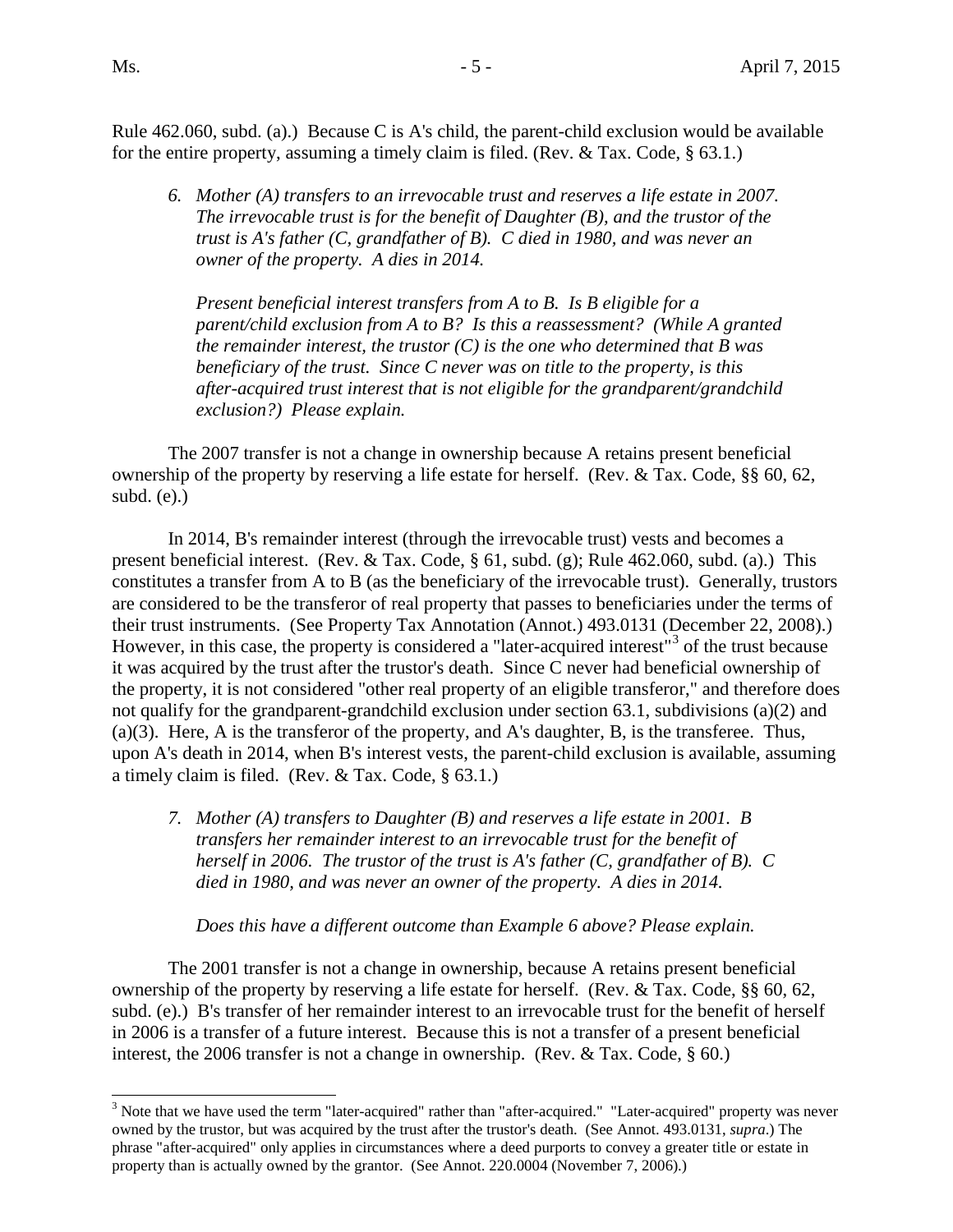vests and becomes possessory. (Rev. & Tax. Code, § 61, subd. (g); Rule 462.060, subd. (a).) For the same reasons explained in the response to #6 above, C is not the transferor of the For the same reasons explained in the response to  $#6$  above, C is not the transferor of the property, because he never owned the property. Here, the transferor of the property is A, and the assuming a timely claim is filed. (Rev. & Tax. Code, § 63.1.) Upon A's death in 2014, B's remainder interest as a beneficiary of the irrevocable trust transferee is A's daughter, B. Thus, the parent-child exclusion is available for the 2014 transfer,

 *8. Mother (A) transfers equally to Daughter (B) and Son (C), and reserves a life estate in 2001. B and C transfer their remainder interest to LLC 1 in 2006. B and C are equal members of LLC 1. A dies in 2014.* 

*Present beneficial interest transfers from A to LLC 1. B and C are the grantors of LLC 1 's remainder interest. Is this a reassessment since LLC 1 is not eligible for a parent/child exclusion, or is this eligible for an exclusion under 62(a)(2)? Please explain.* 

 ownership of the property by reserving a life estate for herself. (Rev. & Tax. Code, §§ 60, 62, subd. (e).) B and C's 2006 transfers of each of their 50 percent remainder interests to LLC 1 are transfers of future interests to a legal entity. Thus, because there is no transfer of a present beneficial interest, the 2006 transfers do not constitute change in ownership. (Rev. & Tax. Code,  $§ 60.)$ The 2001 transfer is not a change in ownership, because A retains present beneficial

 When A dies in 2014, the future interests held by LLC 1 vest and become possessory. (Rev. & Tax. Code, § 61, subd. (g); Rule 462.060, subd. (a).) Because A is considered the (Rev. & Tax. Code,  $\S$  63.1, subd. (c)(3)(8).) Because LLC 1 is owned 50 percent by B and 50 percent by C, the transfer from A is not a proportional transfer, and thus does not qualify for the section 62, subdivision (a)(2) exclusion. transferor and LLC 1, a legal entity, is the transferee, the parent-child exclusion does not apply.

 *9. Mother (A) transfers to Daughter (B), and reserves a life estate in 2001. A transfers her life estate interest to her son (D, brother of B) in 2008, and files a parent/child exclusion. A dies in 2014.* 

*Present beneficial interest transfers from D to B. A granted B's remainder interest. Is this eligible for a parent/child exclusion from A to B? Please explain.* 

 present beneficial ownership of the property by reserving a life estate for herself. (Rev. & Tax. Code, §§ 60, 62, subd. (e).) A's subsequent transfer of her life estate in 2008 to her son, D, is a change in ownership, because present beneficial ownership transfers from A to D. (Rev. & Tax. Code, § 60; Rule 462.060, subd. (a).) Because D is A's child, the 2008 transfer qualifies for the parent-child exclusion, assuming a claim is timely filed. (Rev. & Tax. Code, § 63.1.) As discussed above, the 2001 transfer is not a change in ownership, because A retains

 Tax. Code, § 61, subd. (g); Rule 462.060, subd. (a).) Because A is the transferor of the Upon A's death in 2014, B's remainder interest vests and becomes possessory. (Rev.  $\&$ remainder interest, the 2014 transfer to B, her child, qualifies for the parent-child exclusion. (Rev. & Tax. Code, § 63.1.)